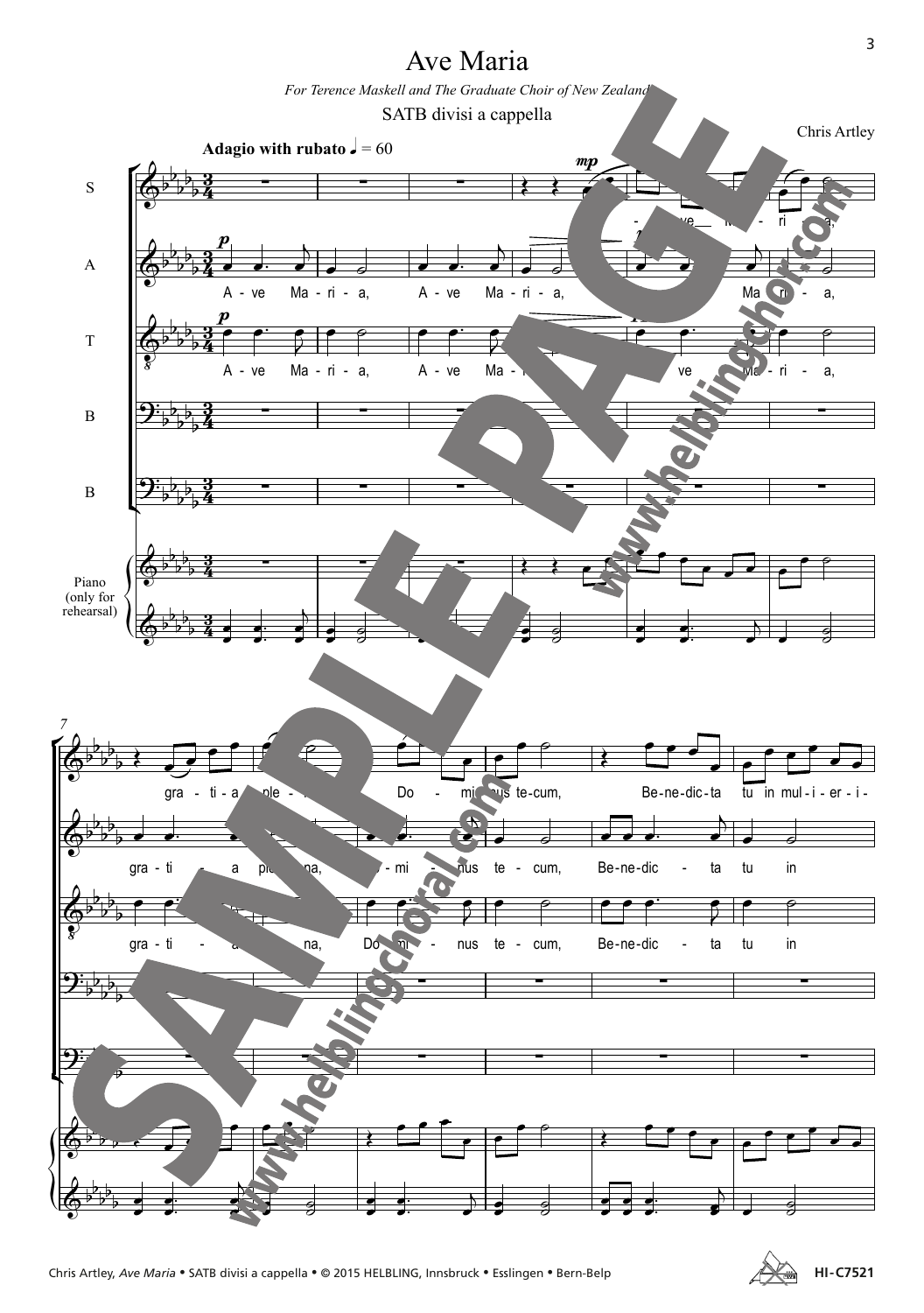

4

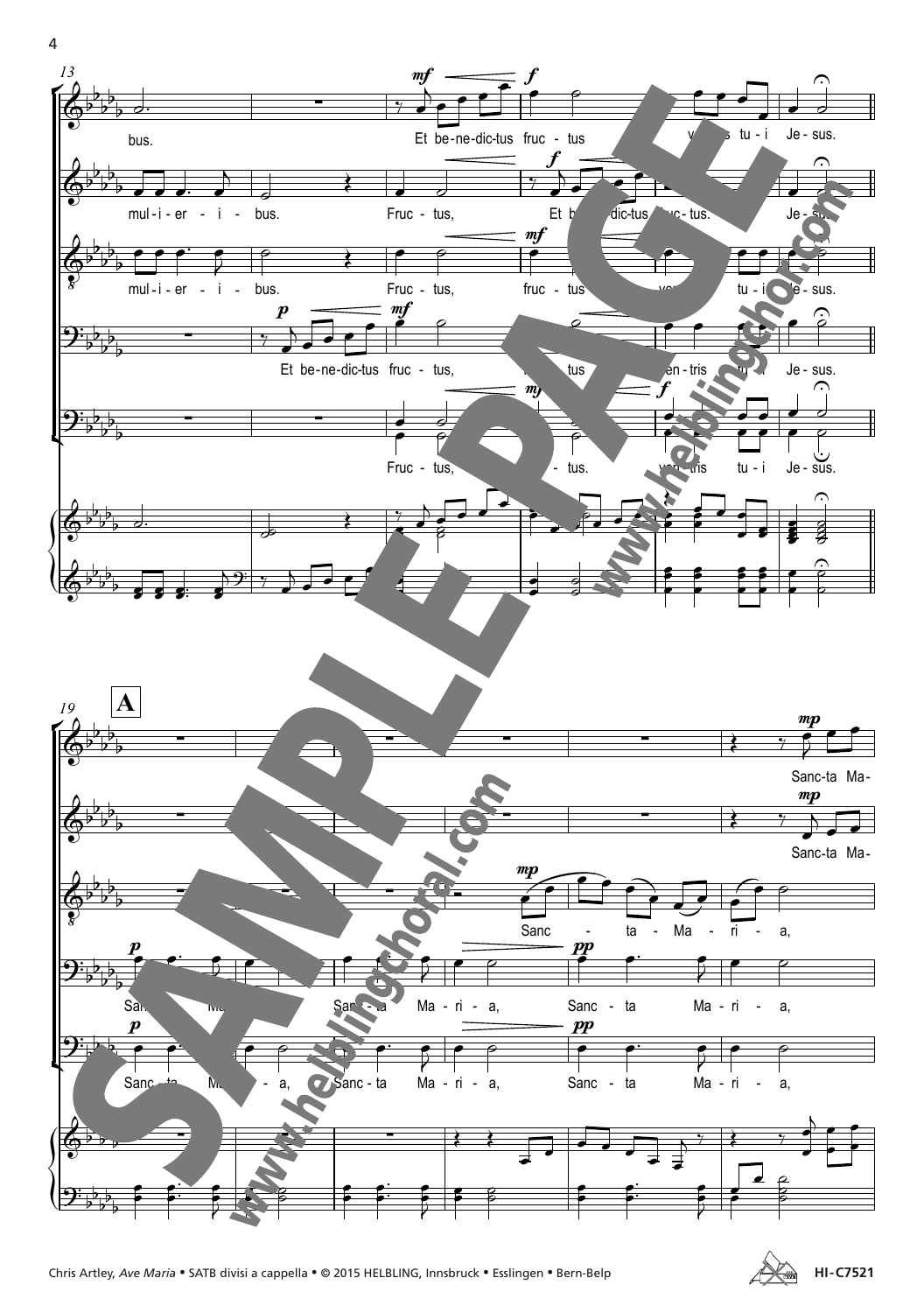

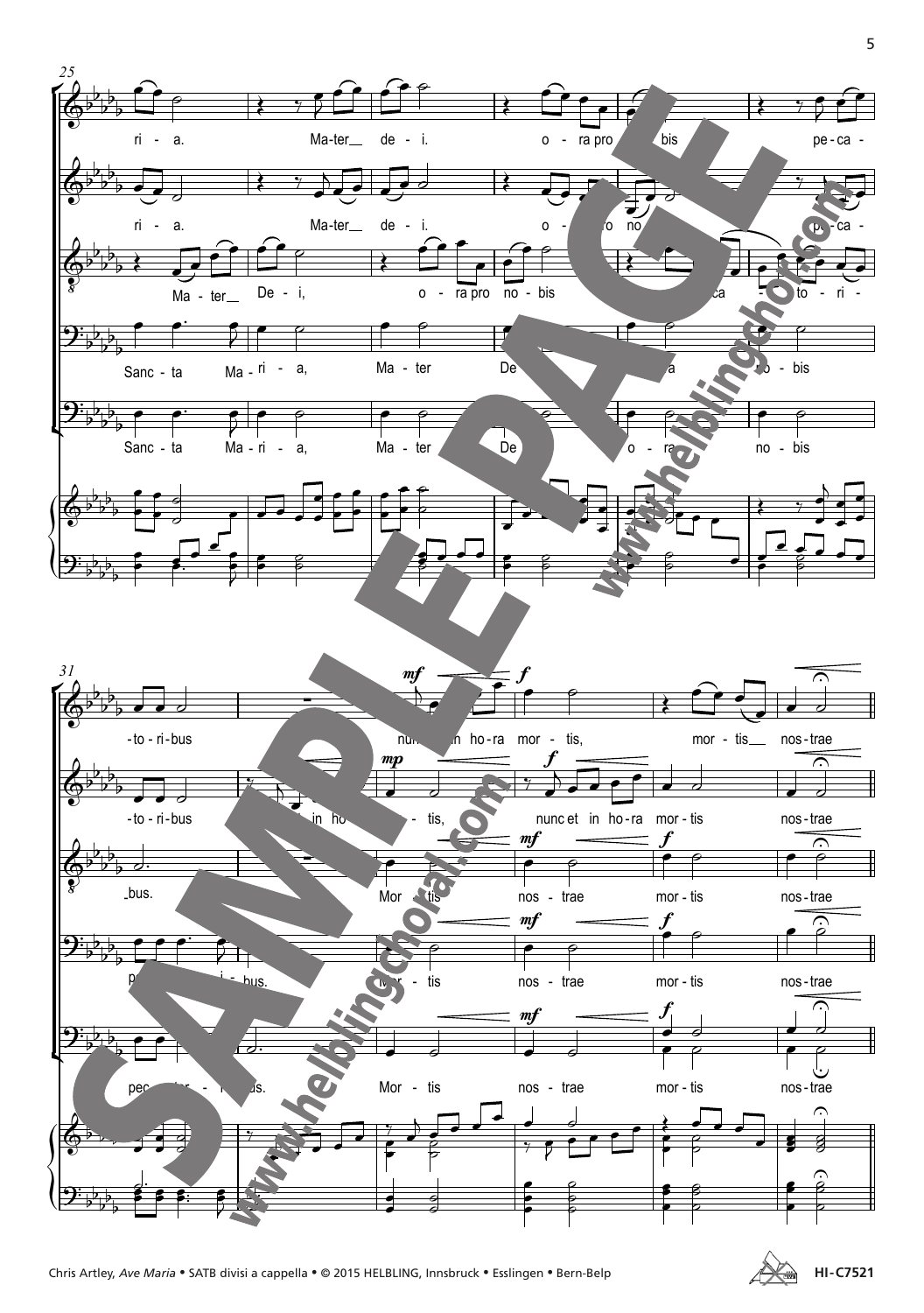

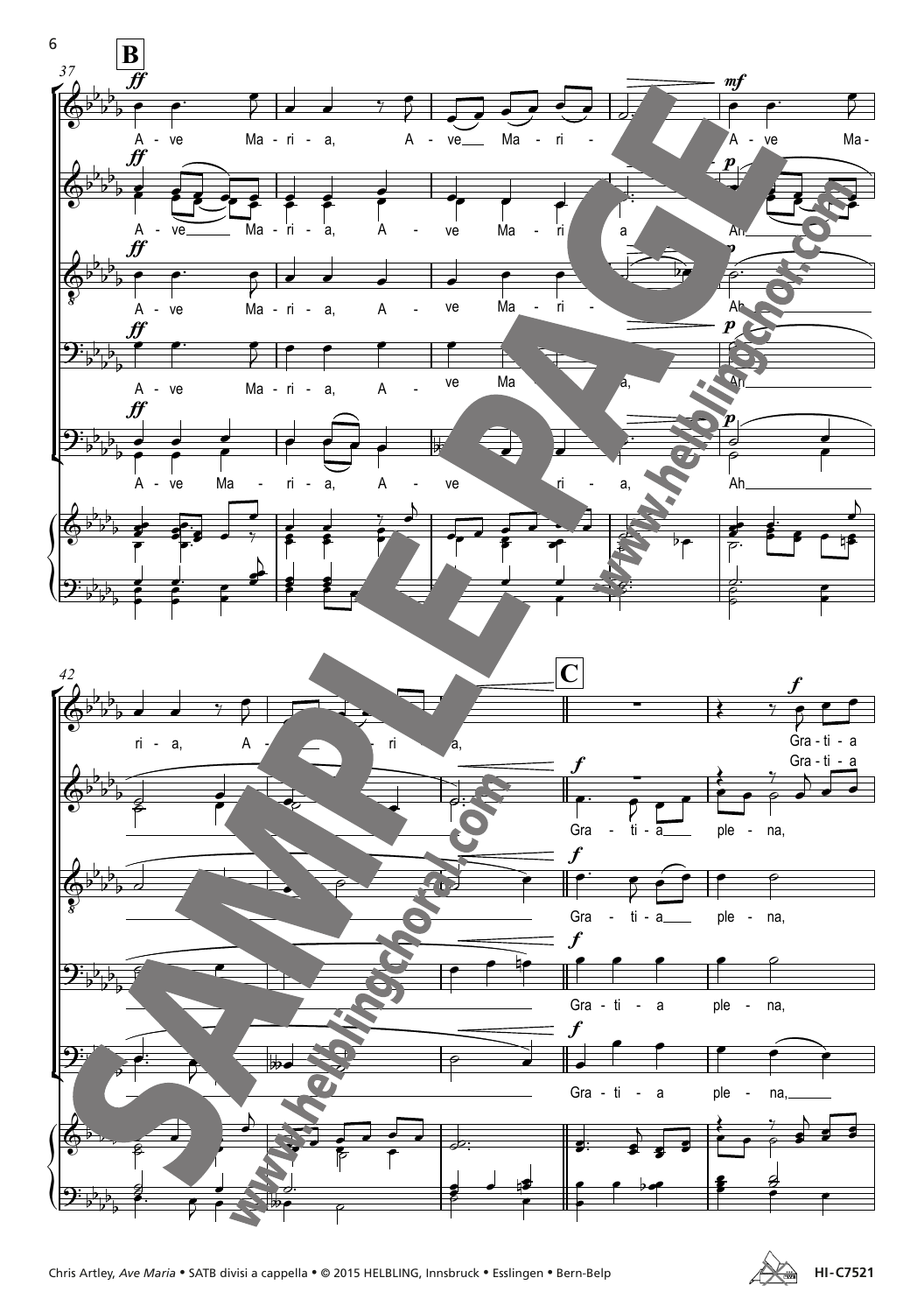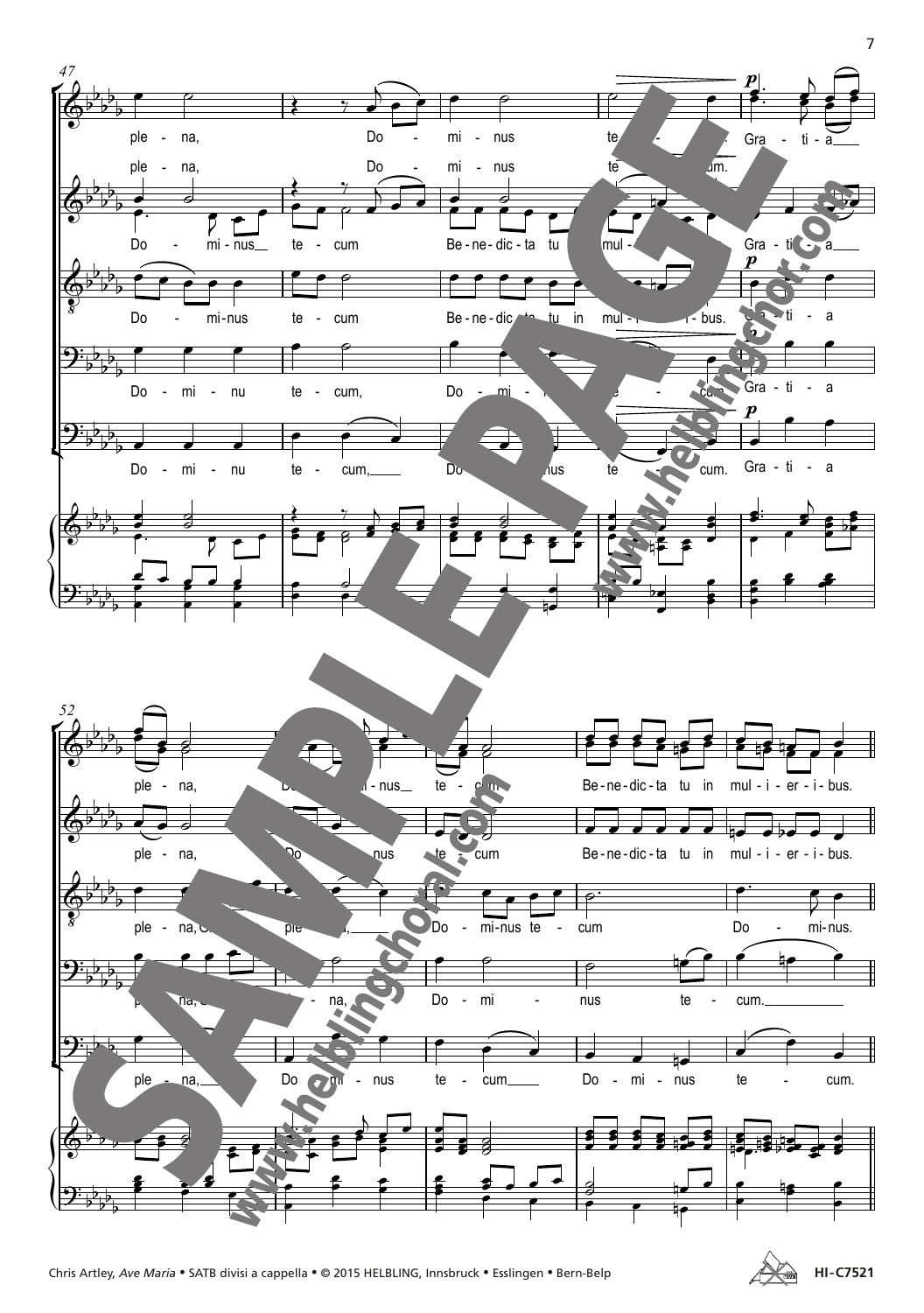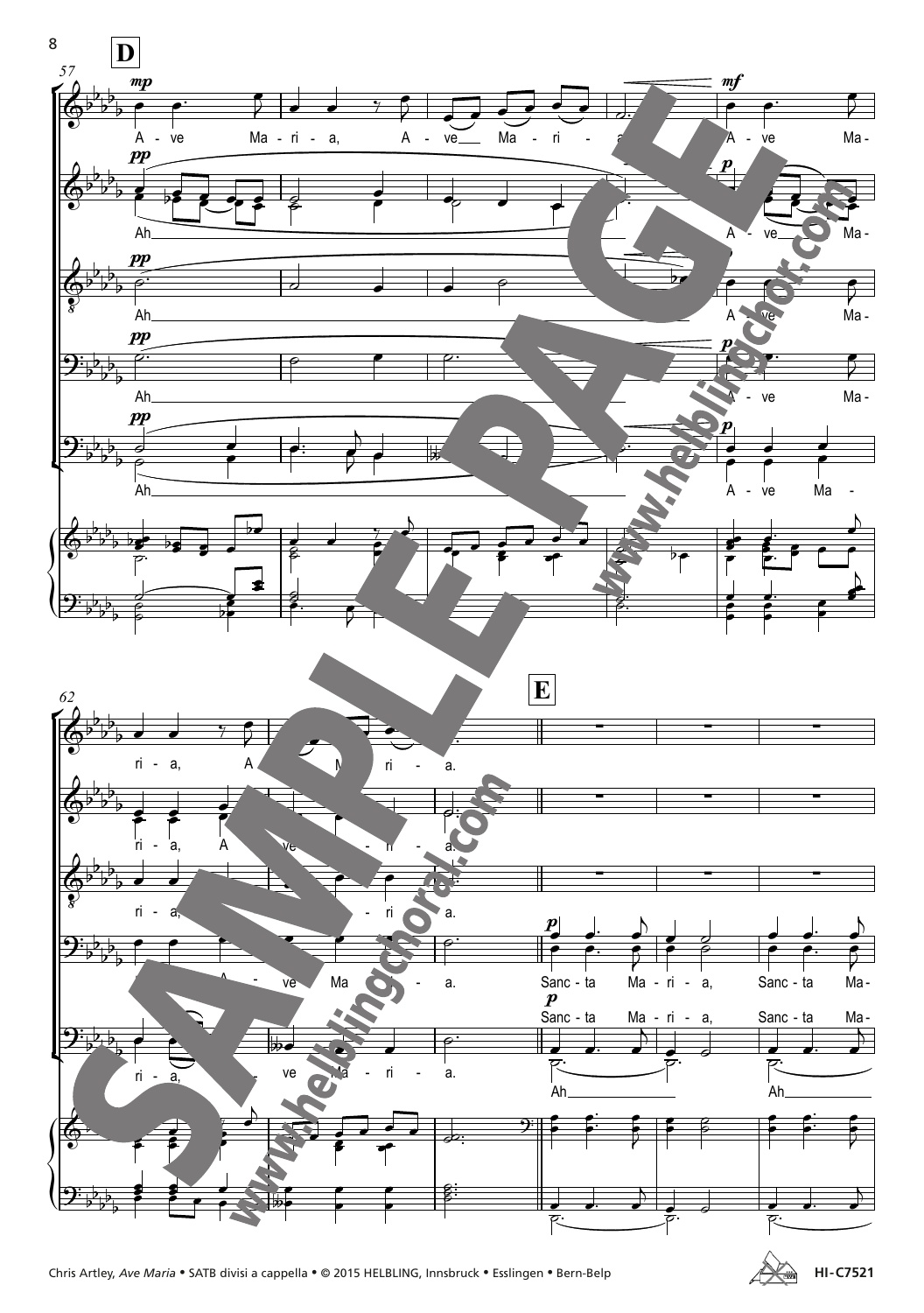